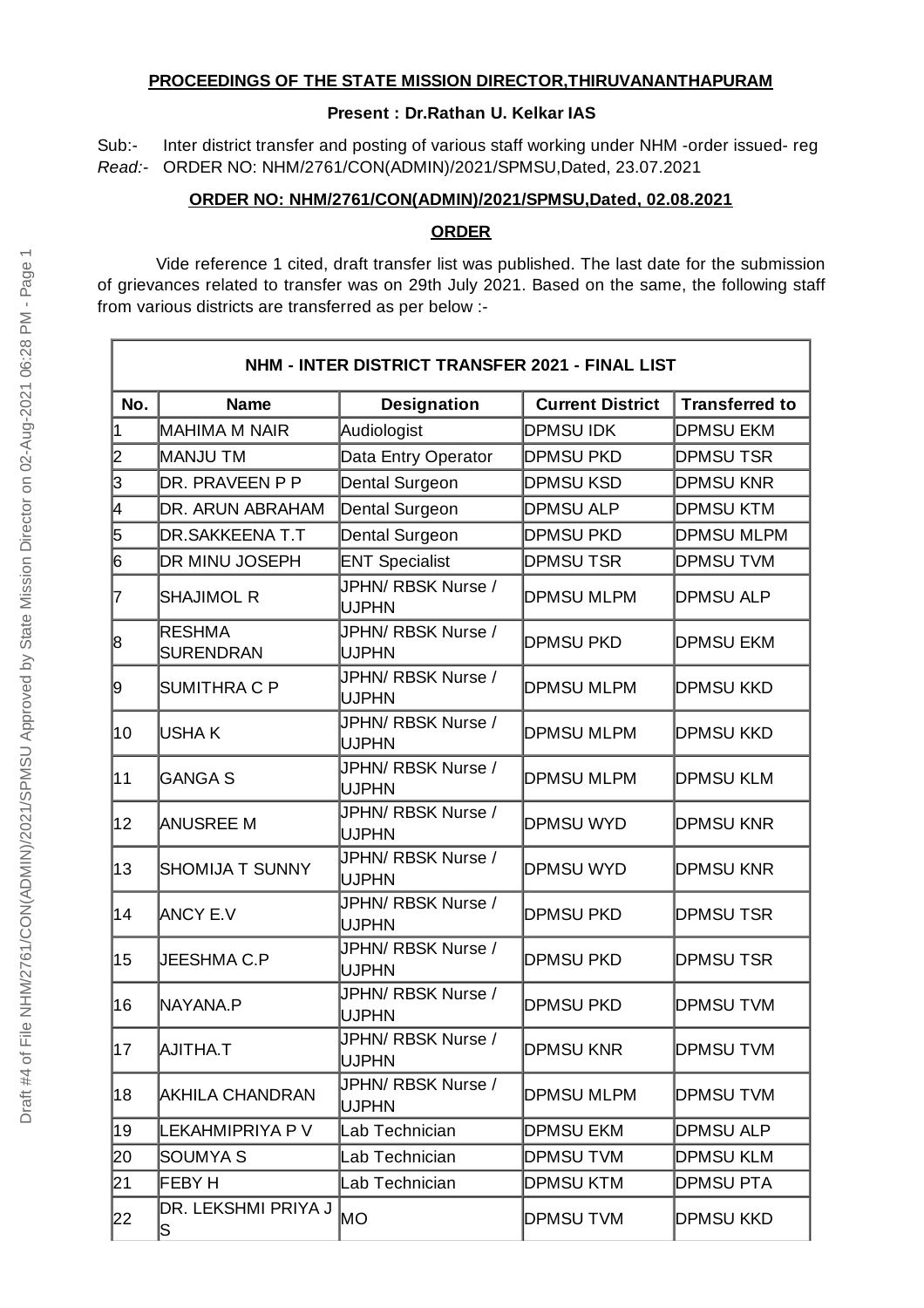| 23 | <b>DR SANJEEV S</b>     | MО                                                                  | <b>DPMSUTSR</b>   | <b>DPMSUTVM</b>  |
|----|-------------------------|---------------------------------------------------------------------|-------------------|------------------|
| 24 | DR.KAVYA G MOHAN        | lмo                                                                 | <b>DPMSU KLM</b>  | <b>DPMSUTVM</b>  |
| 25 | DR. SREEDEVI S          | MO - Ayurveda                                                       | <b>DPMSU ALP</b>  | <b>DPMSU PTA</b> |
| 26 | DR SMITHA RANI L        | MO - Homoeo                                                         | <b>DPMSUTVM</b>   | <b>DPMSU EKM</b> |
| 27 | <b>DR.SREELATHA T Y</b> | MO - Homoeo                                                         | <b>DPMSU KNR</b>  | <b>DPMSU KKD</b> |
| 28 | DR. PREETHA R           | MO - Homoeo                                                         | <b>DPMSU KSD</b>  | <b>DPMSU KLM</b> |
| 29 | DR. MASHHOOD. A         | MO - Homoeo                                                         | <b>DPMSU IDK</b>  | <b>DPMSUTVM</b>  |
| 30 | SUBANA B                | MO - Homoeo                                                         | <b>DPMSU EKM</b>  | <b>DPMSUTVM</b>  |
| 31 | DR.VIDHYA K.I           | MO-Sidha                                                            | <b>DPMSU KLM</b>  | <b>DPMSUTVM</b>  |
| 32 | ANJU K MURALI           | Physiotherapist                                                     | <b>DPMSU KTM</b>  | <b>DPMSU ALP</b> |
| 33 | JIMNA C S               | Physiotherapist                                                     | <b>DPMSU KKD</b>  | <b>DPMSU KNR</b> |
| 34 | ASWATHY K P             | Physiotherapist                                                     | <b>DPMSU PTA</b>  | <b>DPMSU KTM</b> |
| 35 | NIVYAVILASAN            | Physiotherapist                                                     | <b>DPMSU KNR</b>  | <b>DPMSU KKD</b> |
| 36 | SUNIL EK                | <b>PRO/LO</b>                                                       | <b>DPMSU ALP</b>  | <b>DPMSU EKM</b> |
| 37 | <b>SREERAJ K S</b>      | <b>PRO/LO</b>                                                       | <b>DPMSUTSR</b>   | <b>DPMSU EKM</b> |
| 38 | <b>BINCY MOL P.B</b>    | Staff nurse / Staff Nurse<br>NCD/Staff nurse-<br>Palliative Care    | <b>DPMSU KTM</b>  | <b>DPMSU ALP</b> |
| 39 | SIJO V V                | Staff nurse / Staff Nurse<br>NCD/Staff nurse-<br>Palliative Care    | <b>DPMSU KSD</b>  | <b>DPMSU ALP</b> |
| 40 | SUNITHA T               | Staff nurse / Staff Nurse<br>NCD/Staff nurse-<br>Palliative Care    | <b>DPMSU MLPM</b> | <b>DPMSU EKM</b> |
| 41 | <b>LINCY JOSEPH</b>     | Staff nurse / Staff Nurse<br>NCD/Staff nurse-<br>Palliative Care    | <b>DPMSU WYD</b>  | <b>DPMSU KNR</b> |
| 42 | <b>MRUDULA M PILLAI</b> | Staff nurse / Staff Nurse<br>- NCD/Staff nurse-<br>Palliative Care  | <b>DPMSUTVM</b>   | <b>DPMSU KTM</b> |
| 43 | MANJU JOSEPH            | Staff nurse / Staff Nurse<br>NCD/Staff nurse-<br>Palliative Care    | <b>DPMSU IDK</b>  | <b>DPMSU KTM</b> |
| 44 | MR.GILROY<br>V.MATHEW   | Staff nurse / Staff Nurse<br>NCD/Staff nurse-<br>Palliative Care    | <b>DPMSU KLM</b>  | <b>DPMSU PTA</b> |
| 45 | <b>SUJA P</b>           | TBHV                                                                | <b>DPMSU EKM</b>  | <b>DPMSU KLM</b> |
|    |                         | Inter district transfer to difficult districts                      |                   |                  |
| 46 | <b>LIJI ANTONY</b>      | Staff nurse / Staff Nursel<br>- NCD/Staff nurse-<br>Palliative Care | <b>DPMSU KKD</b>  | DPMSU WYD        |
| 47 | <b>FAISAL CK</b>        | Staff nurse / Staff Nurse<br>NCD/Staff nurse-<br>Palliative Care    | <b>DPMSU KKD</b>  | <b>DPMSU WYD</b> |
| 48 | NIVYA JOSE              | Staff nurse / Staff Nurse<br>NCD/Staff nurse-<br>Palliative Care    | <b>DPMSU KKD</b>  | <b>DPMSU WYD</b> |
| 49 | LISNA M.C               | Staff nurse / Staff Nurse<br>- NCD/Staff nurse-<br>Palliative Care  | <b>DPMSU KNR</b>  | DPMSU WYD        |